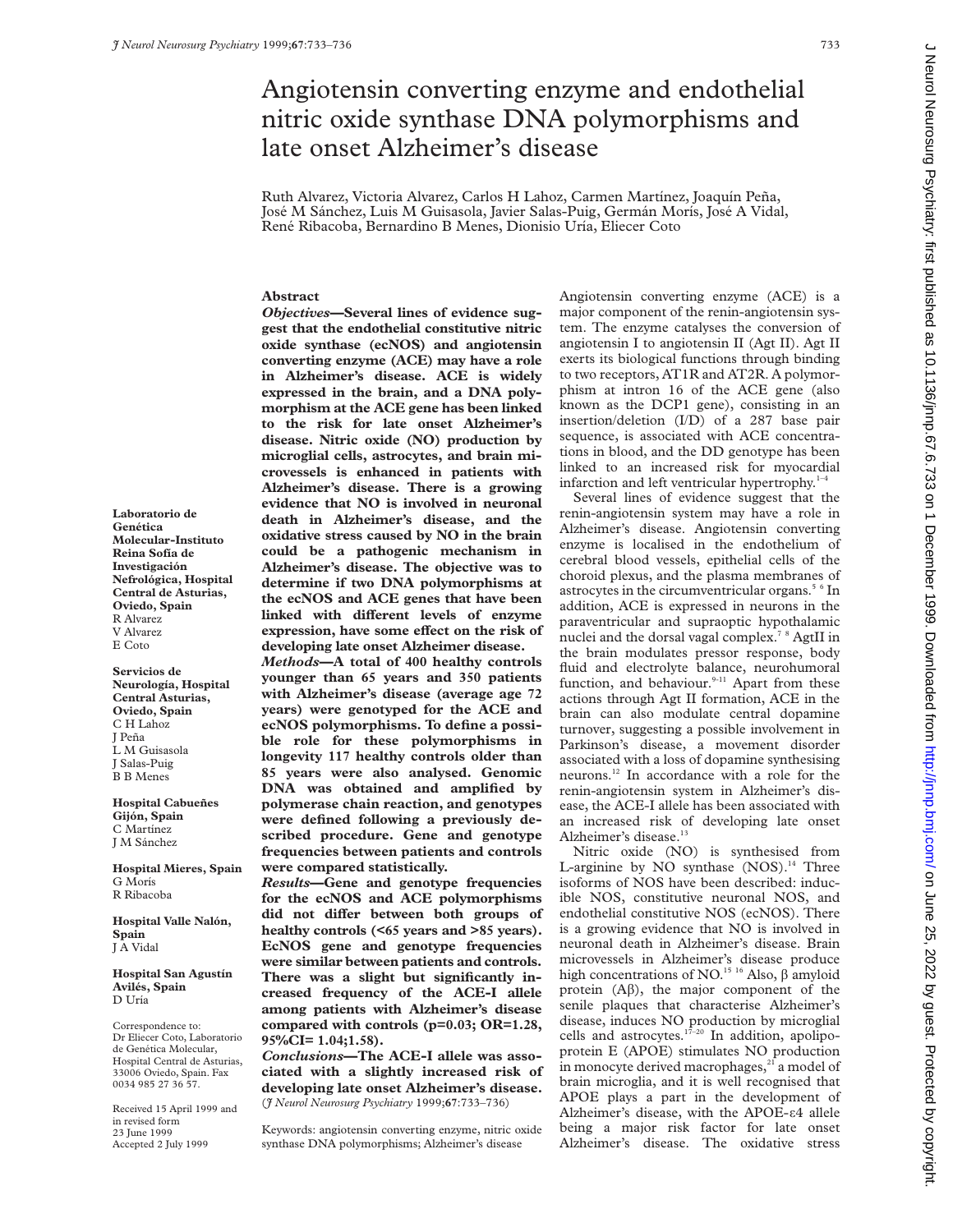caused by NO production in the brain has been proposed as a pathogenic mechanism in Alzheimer's disease.<sup>22</sup>

In end stage Alzheimer's disease, ecNOS expression is strikingly increased in glial cells, which are responsible for maintaining the structural and functional integrity of the CNS.16 The ecNOS is encoded by a gene located on chromosome 7q and comprises 26 exons.<sup>23</sup> Recently, a 27 bp repeat in intron 4 (the ecNOS4 polymorphism) has been associated with essential hypertension and coronary artery disease. Two alleles, of five and four repeats, have been described, and the five repeat allele would be at a higher frequency among patients with coronary artery disease compared with healthy controls.<sup>24</sup> In addition, the four repeat allele could be associated with essential hypertension.<sup>25</sup> The ecNOS4 polymorphism has been linked to different plasma NO concentrations, with 5/5 subjects having significantly higher concentrations than 4/5 and  $4/4$  subjects.<sup>26</sup>

To define a possible role for the ecNOS and ACE polymorphisms in late onset Alzheimer's disease we genotyped 350 patients that fullfilled the NINCDS-ADRDA criteria for clinically probable Alzheimer's disease, and 400 healthy controls younger than 65 years, from the same white population (Asturias, northern Spain). To define a possible role for both polymorphisms in longevity, we also analysed 117 healthy controls older than 85 years.

### **Methods**

PATIENTS AND CONTROLS

DNA was obtained from 350 patients who fullfilled the NINCDS-ADRDA criteria for clinically probable Alzheimer's disease. A total of 400 healthy controls aged 65 years or younger were also analysed. These controls were blood bank donors, hospital staff, and eligible residents, and were recruited for the analysis of genetic factors involved in the risk of cardiovascular and Alzheimer diseases.<sup>4</sup> To define an association between the ecNOS and ACE polymorphisms and longevity, we also analysed 117 healthy controls aged 85 years or older. The presence of Alzheimer's disease in these healthy controls was excluded thrugh a CAMCOG-CAMDEX test. Informed consent was obtained from people participating in this study.

# ecNOS GENOTYPING

Genomic DNA was amplified by polymerase chain reaction(PCR) with primers 5'-CTA TGGTAGTGCCTTGGCTGGAGG and 5'- ACCGCCCAGGGAACTCCGCT. The PCR consisted of 30 pmol of each primer, 2 mM deoxynucleotide triphosphate, 2mM MgCl<sub>2</sub>, 1×buffer, and 0.5 units Taq DNA polymerase, in a total volume of 30 µl. After an initial denaturation for 2 minutes at 95°C, followed by 30 cycles of 30 seconds at 95°C, 1 minute at 62°C, and 1 minute at 72°C, 10 µl was electrophoresed on a 3% agarose gel.

## ACE GENOTYPING

For the analysis of the ACE-I/D polymorphism, genomic DNA was PCR amplified with primers 5'-CTGGAGACCACTCCCATCC TTTCT-3' and 5'-GATGTGGCCATCACA TTCGTCAGAT-3' (anealing at 58 °C), as described for the ecNOS genotyping. Allele sizes were 490 bp  $(I)$  and 190 bp  $(D)$ . By using these primers flanking the insertion allele, mistyping of the DD genotype may occur. Therefore, we confirmed each DD genotype by using an insertion specific primer, following a previously described procedure.<sup>27</sup>

# STATISTICAL ANALYSIS

Differences between allele and genotype frequencies were assessed using a  $\chi^2$  test (with Yates' correction), and p <0.05 was considered as significant. Odds ratios (ORs) and their 95% confidence intervals (95% CIs) were also calculated, using the computer program BMDP New Systems (BMDP Statistical Software, Cork, Ireland).

# **Results**

We genotyped 350 patients with late onset Alzheimer's disease (average age 72 (SD 9) years; 195 women, 155 men), and 400 healthy controls younger than 65 years (range 21 to 65), for the ecNOS and ACE polymorphisms.

ACE genotype frequencies were in Hardy-Weinberg equilibrium in patients and controls. Patients showed a significantly increased frequency of the ACE-I allele compared with controls (0.43 and 0.38, p=0.03, table). Thus the ACE-I allele would confer a slightly increased risk of developing late onset Alzheimer's disease in our population (OR=1.28; 95%CI 1.04– 1.58). Carriers of the I allele (II+ID) were at a slightly but non-significantly increased frequency in patients compared with controls (p=0.058; OR=1.35; 95%CI 0.99–1.82). Both groups of healthy controls, older than 85 and younger than 65 years, had similar genotype and gene frequencies, suggesting that this polymorphism is not associated with longevity in our population (table).

In addition to the four and five repeat ecNOS alleles, we identified two new alleles, of three and six repeats (figure). EcNOS genotype frequencies were in Hardy-Weinberg equilibrium in patients and controls, and are summarised in table. Gene and genotype frequencies did not differ between patients and controls. No difference was found between controls younger than 65 years or older than 85, indicating that the ecNOS polymorphism is not involved in longevity in our population.

Patients were also genotyped for the APOE ( å2, å3, å4) polymorphism, and a total of 166 patients (48%) were APOE-84 carriers. ACE and ecNOS genotypes were at similar frequencies between carriers and non-carriers of APOE- $\varepsilon$ 4 (data not shown).

#### **Discussion**

There is a growing evidence that the reninangiotensin system plays a part in the pathogenesis of Alzheimer's disease. ACE, a major component of the renin-angiotensin system, is widely expressed in the brain, and has been implicated in cognitive processes.<sup>28</sup> Several lines of evidence suggest that ACE may play a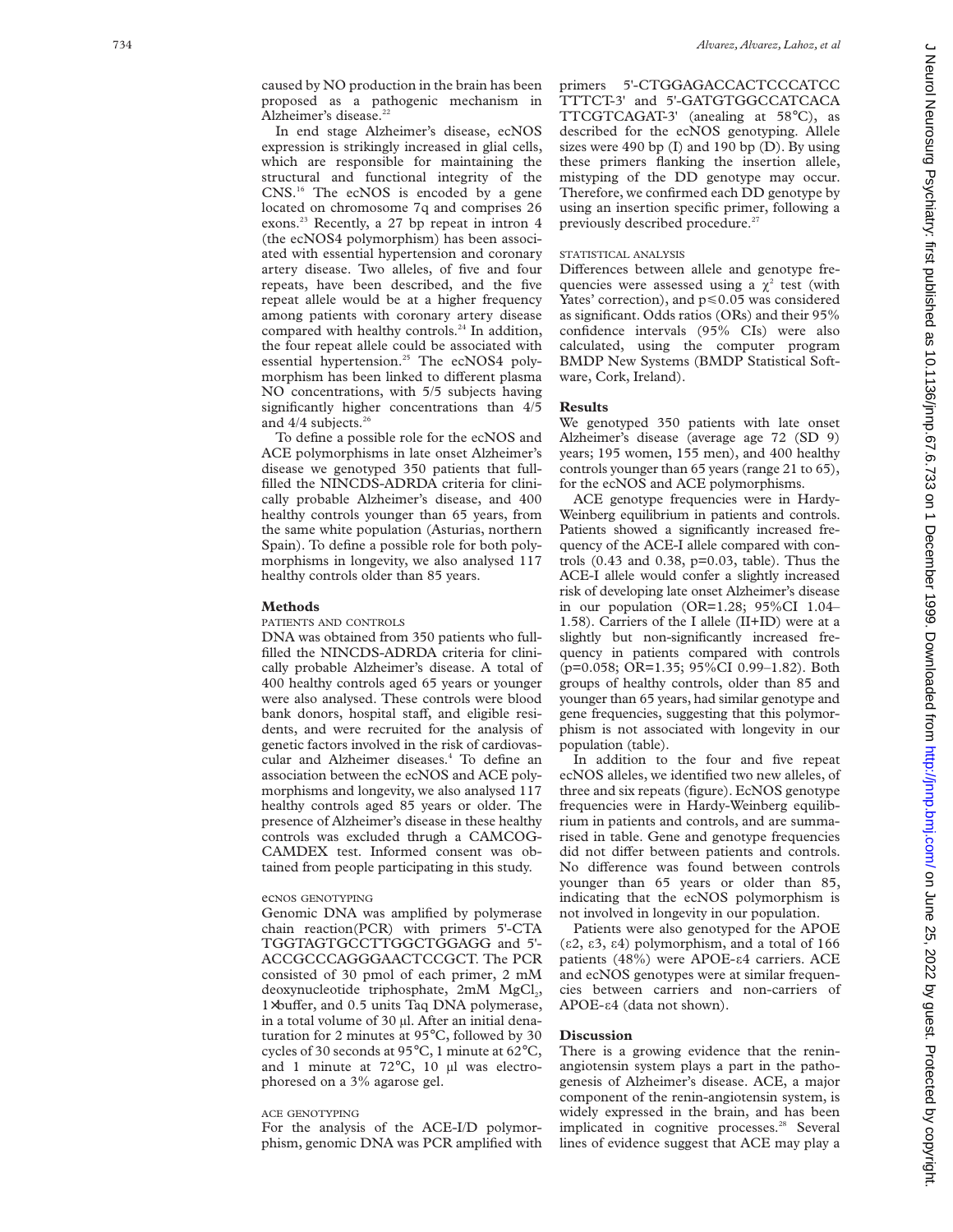*Frequencies of the ACE and ecNOS polymorphisms in patients with Alzheimer's disease, healthy controls younger than 65 years, and healthy controls older than 85 years.*

|                                       | ACE                |                     |                  |              |              | ecNOS               |                   |                |              |              |
|---------------------------------------|--------------------|---------------------|------------------|--------------|--------------|---------------------|-------------------|----------------|--------------|--------------|
|                                       | Genotypes          |                     |                  | Alleles#     |              | Genotypes           |                   |                | Alleles      |              |
|                                       | DD                 | ID                  | Н                | D            |              | 55                  | 45                | 44             |              | 4            |
| Patients (%)<br>Mean age (SD)         | 119(34)<br>72(9)   | 161(46)<br>72(8)    | 70 (20)<br>72(7) | 0.57         | 0.43         | 273 (78)<br>71(10)  | 70 (20)<br>72(9)  | 7(2)<br>71 (8) | 0.85         | 0.15         |
| Controls $(\%)$<br>Controls $>85$ (%) | 164(41)<br>43 (37) | 176 (44)<br>58 (49) | 60(15)<br>16(14) | 0.62<br>0.62 | 0.38<br>0.38 | 296 (74)<br>86 (73) | 97 (24)<br>29(25) | 7(2)<br>2(2)   | 0.86<br>0.86 | 0.14<br>0.14 |

In addition to the four and five repeat ecNOS alleles, there were also two rare alleles of three and six repeats Two patients were ecNOS-56 and three controls were ecNOS-35). The ACE-I allele was at a significantly higher frequency in patients (Yates'  $\chi^2$ , p=0.03, OR=1.28 (95% CI 1.04-1.58)



*Genotypes for the ecNOS polymorphism. In addition to the four and five repeat alleles, previously described, we found two new rare alleles of three and six repeats.*

part in Alzheimer's disease by modulating inflammation.29 In accordance with this, an increased frequency of the I allele among patients with Alzheimer's disease has been described by Kehoe *et al*. <sup>13</sup> These authors analysed three different populations (Cardiff, London, and Belfast), and found an increased frequency of the I allele: ORs ranged from 1.82 to 2.71. We also found an association between the I allele and Alzheimer's disease in our population. However, the difference between patients and controls was less significant in our population, with an OR for the presence of the I allele of 1.28. The fact that a similar result has been found in four different populations suggests that the ACE-I allele is truly involved in the development of Alzheimer's disease.

The ACE-I/D polymorphism has been associated with longevity.30 To define a possible role of this polymorphism in longevity as a consequence of a decreased risk of developing Alzheimer's disease, we genotyped 117 healthy controls older than 85 years. Gene frequencies were almost identical between controls younger than 65 and older than 85 years, indicating that the ACE-I/D polymorphism is not related with longevity in our population.

The oxidative stress caused by NO in the brain has been proposed as a pathogenic mechanism in Alzheimer's disease. EcNOS, one of the enzymes involved in NO synthesis, is expressed at increased concentrations in glial cells from patients with Alzheimer's disease.<sup>15 16</sup> In addition, NO production by microglial cells is enhanced by  $\beta$  amyloid.<sup>17-20</sup> The ecNOS polymorphism analysed in this study has been linked to different plasma NO concentrations.26 Thus subjects homozygous for the five repeat allele would produce more ecNOS, having higher NO concentrations. Taken together, these data suggest that the oxidative stress that characterises Alzheimer's disease could be genetically regulated, and the ecNOS polymorphism could modulate the susceptibility to develop Alzheimer's disease. However, our data indicate that this polymorphism is not linked to an increased risk of developing Alzheimer's disease.

A recent large genome scan showed that Alzheimer's disease is a genetically complex disorder involving many genes.<sup>31</sup> One gene that is clearly implicated is that encoding APOE.<sup>32</sup> Other genes, such as those encoding  $\alpha$ -2 macroglobulin and lipoprotein receptor related protein, have also been linked to Alzheimer's disease.33 34 Our work suggests that the ACE gene is also involved in late onset Alzheimer's disease, and warrants further studies in other populations. DNA polymorphisms at other renin-angiotensin system components (angiotensinogen and angiotensin receptors) have been described. Studies directed to define a possible role for these polymorphisms in the risk of developing Alzheimer's disease would be of special interest.

Finally, the treatment of several diseases involves drugs that target the renin-angiotensin system components, such as ACE inhibitors and AT1R antagonists. If the genetic studies finally confirm the involvement of the reninangiotensin system in Alzheimer's disease, the pharmacological targeting of the components of this system could be a new promising approach for the treatment of this common progressive neurodegenerative disorder.